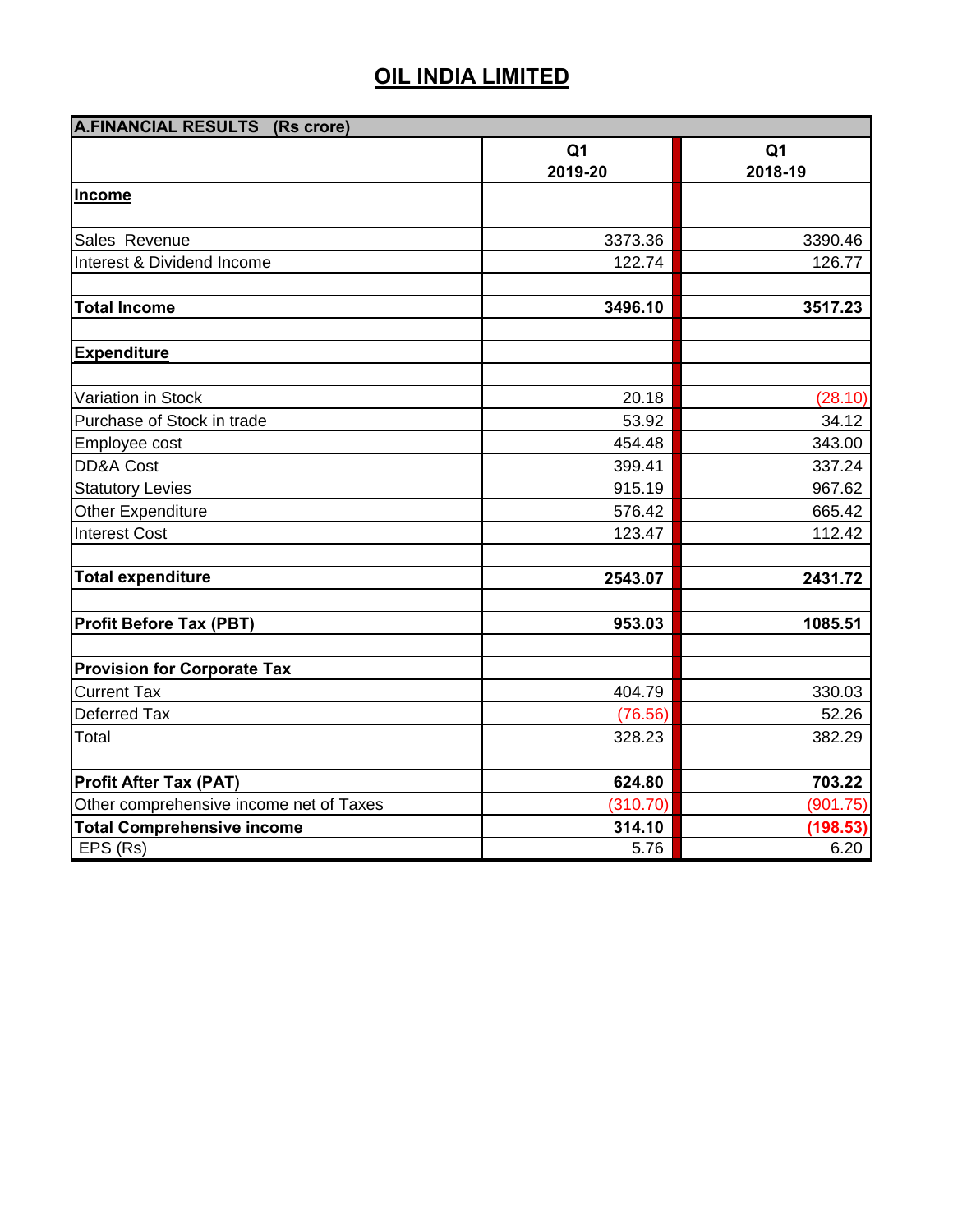| <b>B.PHYSICAL QTY</b> |                           |                           |
|-----------------------|---------------------------|---------------------------|
|                       | Q <sub>1</sub><br>2019-20 | Q <sub>1</sub><br>2018-19 |
| 1. Production         |                           |                           |
| Crude Oil (MMT)       |                           |                           |
| $-$ OIL               | 0.807                     | 0.836                     |
| - JV                  | 0.003                     | 0.004                     |
| Condensate            | 0.003                     | 0.004                     |
| Total (incl. JV)      | 0.813                     | 0.844                     |
| Gas (BCM)             |                           |                           |
| $-$ OIL               | 0.680                     | 0.670                     |
| - JV                  | 0.032                     | 0.026                     |
| Total (incl. JV)      | 0.712                     | 0.696                     |
| O+OEG (MMT)           | 1.525                     | 1.540                     |
| LPG (TMT)             | 9.293                     | 7.902                     |
| 2.Sales               |                           |                           |
| Crude Oil (MMT)       |                           |                           |
| $-$ OIL               | 0.792                     | 0.804                     |
| $-JV$                 | 0.004                     | 0.004                     |
| Condensate            | 0.002                     | 0.003                     |
| Total (incl. JV)      | 0.798                     | 0.811                     |
| Gas Sales (BCM)       |                           |                           |
| $- OIL$               | 0.594                     | 0.581                     |
| $-JV$                 | 0.019                     | 0.016                     |
| Total (incl. JV)      | 0.613                     | 0.597                     |
| LPG (TMT)             | 9.442                     | 8.035                     |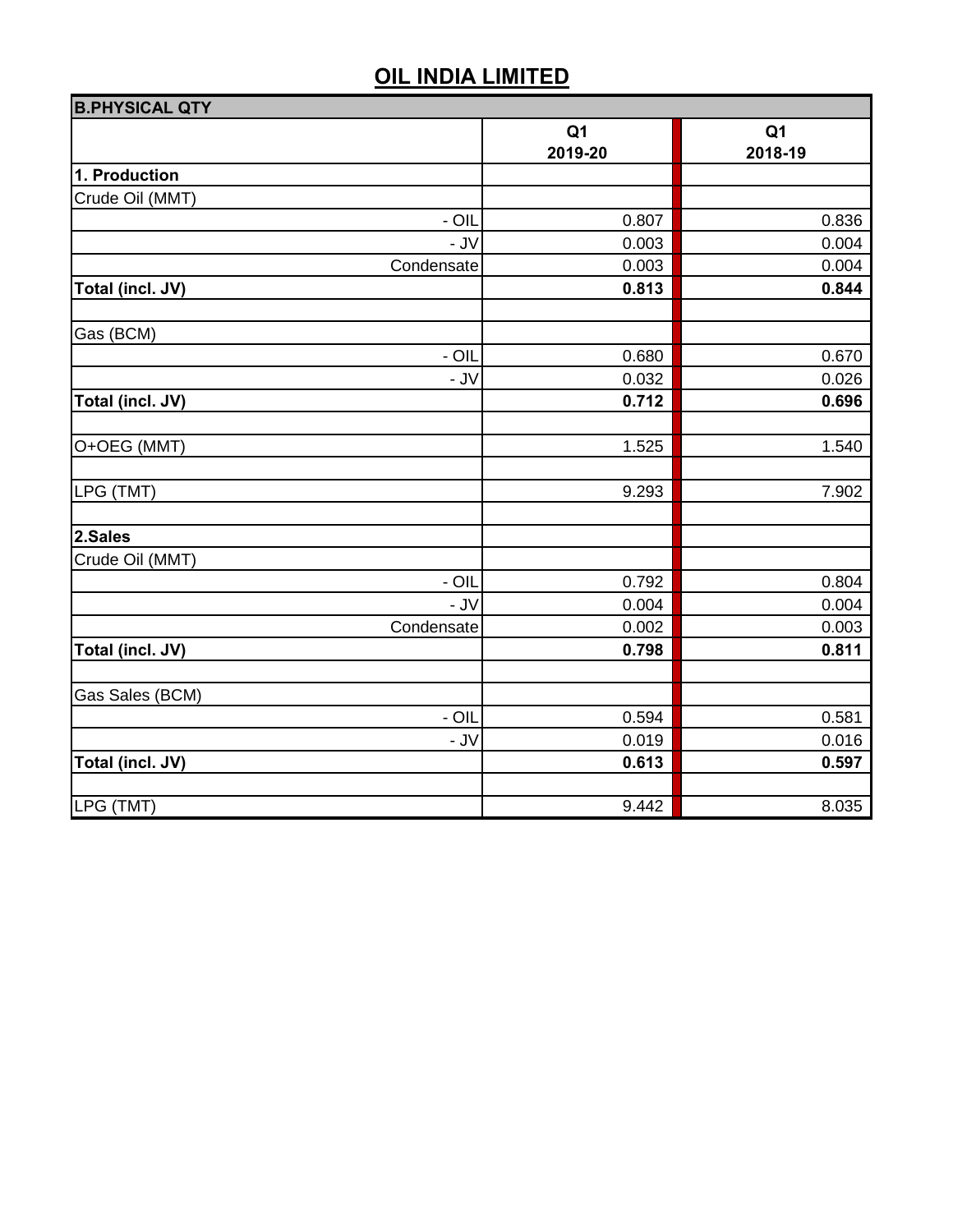| <b>C. FINANCIAL FIGURES (Rs crore)</b> |                |                |  |  |
|----------------------------------------|----------------|----------------|--|--|
|                                        | Q <sub>1</sub> | Q <sub>1</sub> |  |  |
|                                        | 2019-20        | 2018-19        |  |  |
| <b>Crude Oil Sales</b>                 |                |                |  |  |
| - Excl JV                              | 2593.20        | 2755.90        |  |  |
| -JV                                    | 10.96          | 11.38          |  |  |
| Total (incl. JV)                       | 2604.16        | 2767.28        |  |  |
| <b>Gas Sales</b>                       |                |                |  |  |
| - Excl JV                              | 465.16         | 351.99         |  |  |
| -JV                                    | 19.95          | 12.62          |  |  |
| Total (incl. JV)                       | 485.11         | 364.61         |  |  |
|                                        |                |                |  |  |
| <b>LPG</b>                             | 39.03          | 28.31          |  |  |
| Condensate                             | 6.62           | 10.51          |  |  |
| <b>Transportation Income</b>           | 91.03          | 89.82          |  |  |
| Total                                  | 136.68         | 128.64         |  |  |
|                                        |                |                |  |  |
| Income from Renewable resources        | 40.62          | 41.44          |  |  |
|                                        |                |                |  |  |
| Income from OFC Fibre Leasing          | 3.23           | 3.51           |  |  |
|                                        |                |                |  |  |
| <b>Sale Revenue</b>                    | 3269.80        | 3305.48        |  |  |
|                                        |                |                |  |  |
| Claim towards Natural Gas Subsidy      | 92.64          | 78.47          |  |  |
| <b>Income from Services</b>            | 10.92          | 6.51           |  |  |
| <b>Other Operating Income</b>          | 103.56         | 84.98          |  |  |
|                                        |                |                |  |  |
| <b>Revenue from operations</b>         | 3373.36        | 3390.46        |  |  |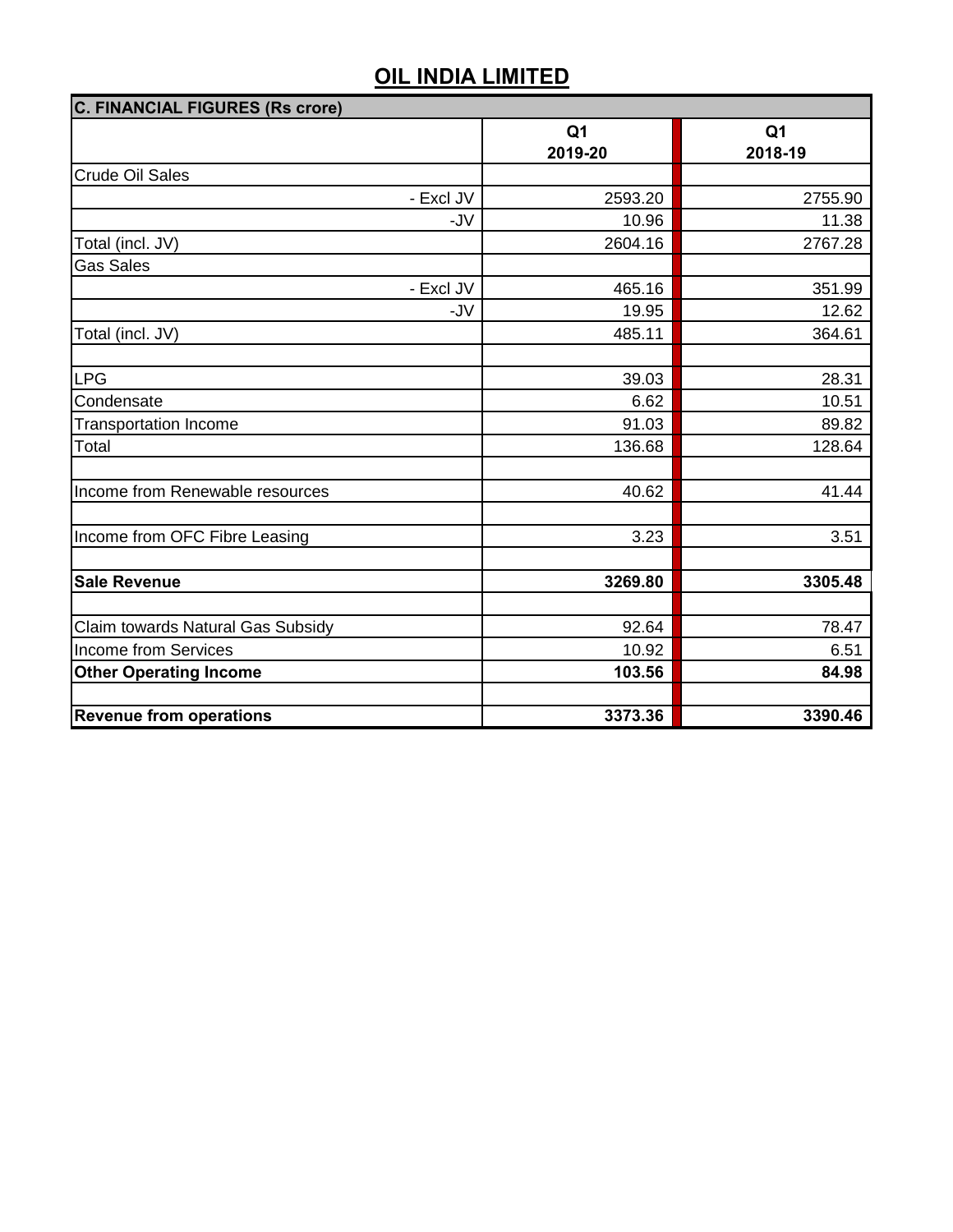|                                        | Q <sub>1</sub> | Q <sub>1</sub> |
|----------------------------------------|----------------|----------------|
|                                        | 2019-20        | 2018-19        |
|                                        |                |                |
| Depreciation                           | 118.88         | 95.95          |
| Depletion                              | 276.36         | 236.55         |
| Amortization                           | 4.17           | 4.74           |
| <b>Total</b>                           | 399.41         | 337.24         |
| <b>E. STATUTORY LEVIES (Rs crore)</b>  |                |                |
|                                        |                |                |
| Royalty                                | 472.01         | 497.41         |
| Cess                                   | 443.18         | 470.21         |
| <b>Total</b>                           | 915.19         | 967.62         |
| <b>Royalty</b>                         |                |                |
| Onshore                                |                |                |
| - Crude Oil                            | 420.37         | 457.60         |
| - Natural Gas                          | 51.64          | 39.81          |
| <b>Total</b>                           | 472.01         | 497.41         |
| <b>F. OTHER EXPENDITURE (Rs crore)</b> |                |                |
|                                        |                |                |
| Provisions                             | 286.14         | 43.09          |
| Consumption of materials               | 61.88          | 48.18          |
| Cost of support services               | 188.78         | 285.55         |
| Insurance, rent, CSR, sundry exps.etc. | 40.67          | 169.39         |
| exploration cost written off           | (1.05)         | 119.21         |
| <b>Total</b>                           | 576.42         | 665.42         |